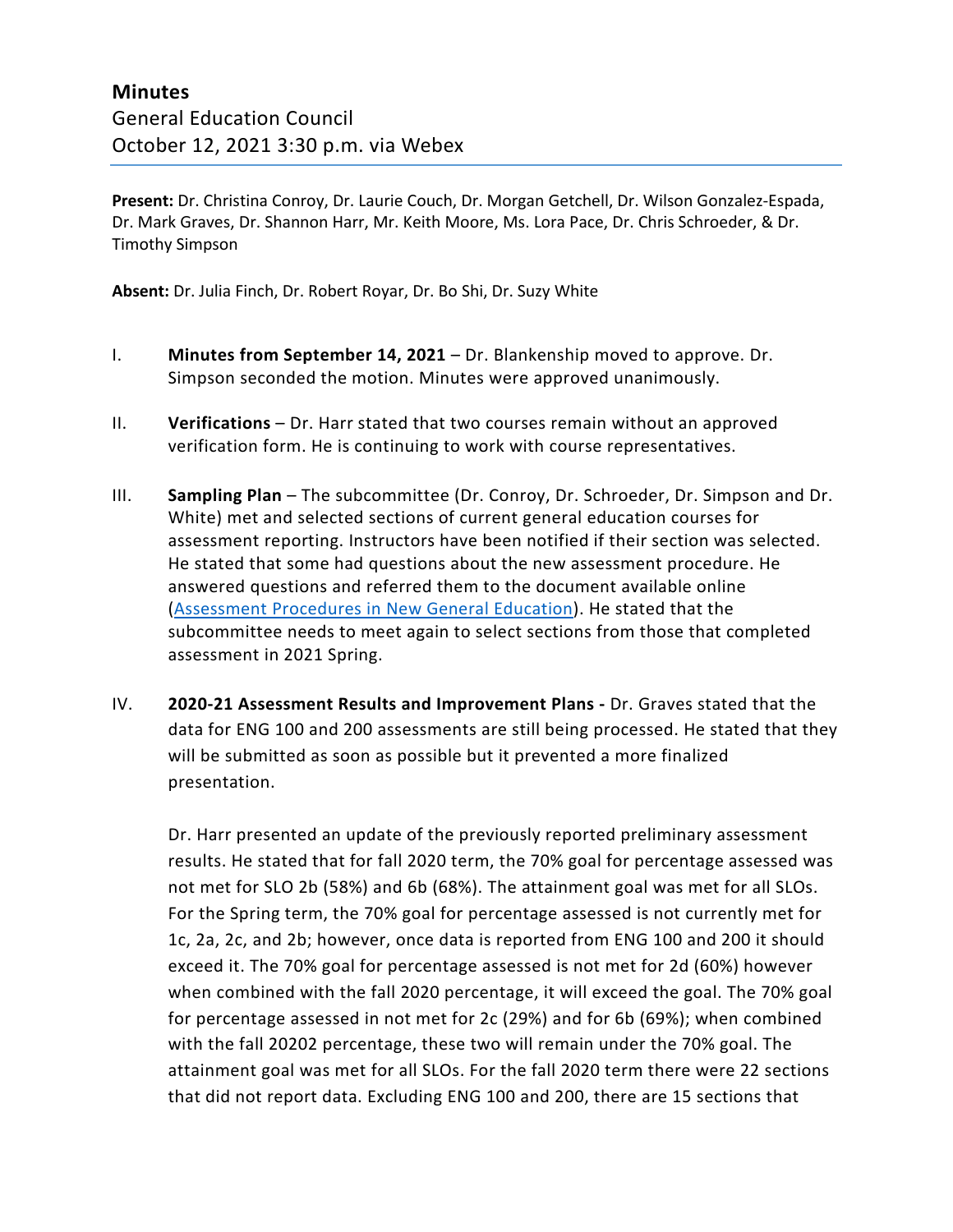have not reported data. Of the 37 sections that did not submit data for 2020-21, nine were Eagle Scholar sections, which is up from 25 last year and 28 were MSU faculty/staff, which is the same as last year. Dr. Harr stated that it is nearly always the same faculty that do not submit data. Deans and Chairs are made aware when the data is not submitted. Dr. Harr stated that at the course level, an action plan may be required for ENG 200 since they did not meet the 70% attainment goal for the fall 2020 term on three SLOs and two of which continue into the 2021+ general education program:

1c (now SLO 2)– 60% attainment

2a (now SLO 5) – 60% attainment

2c (not in 2021+ general education) - 59% attainment

It is possible that the results for Spring can bring up the percentages to where an action plan is not needed.

Dr. Couch stated that once the data is finalized and an action plan is submitted (if required), it will be sent to the committee via email for online review to meet the timeline to submit the annual report to the CPE.

- V. **Report on Fall 2021 baseline enrollment data/Spring 2022 offerings**  Dr. Couch stated that she had planned to present a report of the sections offered in the new general education program; however, she is unable to access Tableau, the software platform used to generate the report. If possible, she will send it in the email with the assessment data. The report will show the number of sections in each category and the number of students served. It will also include some comparisons to the old general education. Dr. Conroy asked if the number of students who were one waitlists were included in the information. Dr. Couch stated that the information was not included and a short discussion occurred concerning how to track waitlist data. Mr. Moore stated that a newly available feature that MSU is considering implementing would allow chairs to better manage the waitlists on courses. He also stated that if MSU began using the course planning feature and students built their course schedules for all courses on their degree plan, student preference could be used to determine course offerings. Dr Couch stated that more information would be provide later.
- VI. **FYS Subcommittee Report**  Ms. Pace stated that the FYS subcommittee met on September 23. They discussed the fall statistics, the outcome of the course review that occurred over the summer, instructor training concerning the project that is being used to assess student SLO attainment, and the reading component of FYS 101E. She reported that 822 of approximately 1100 students completed the out-of-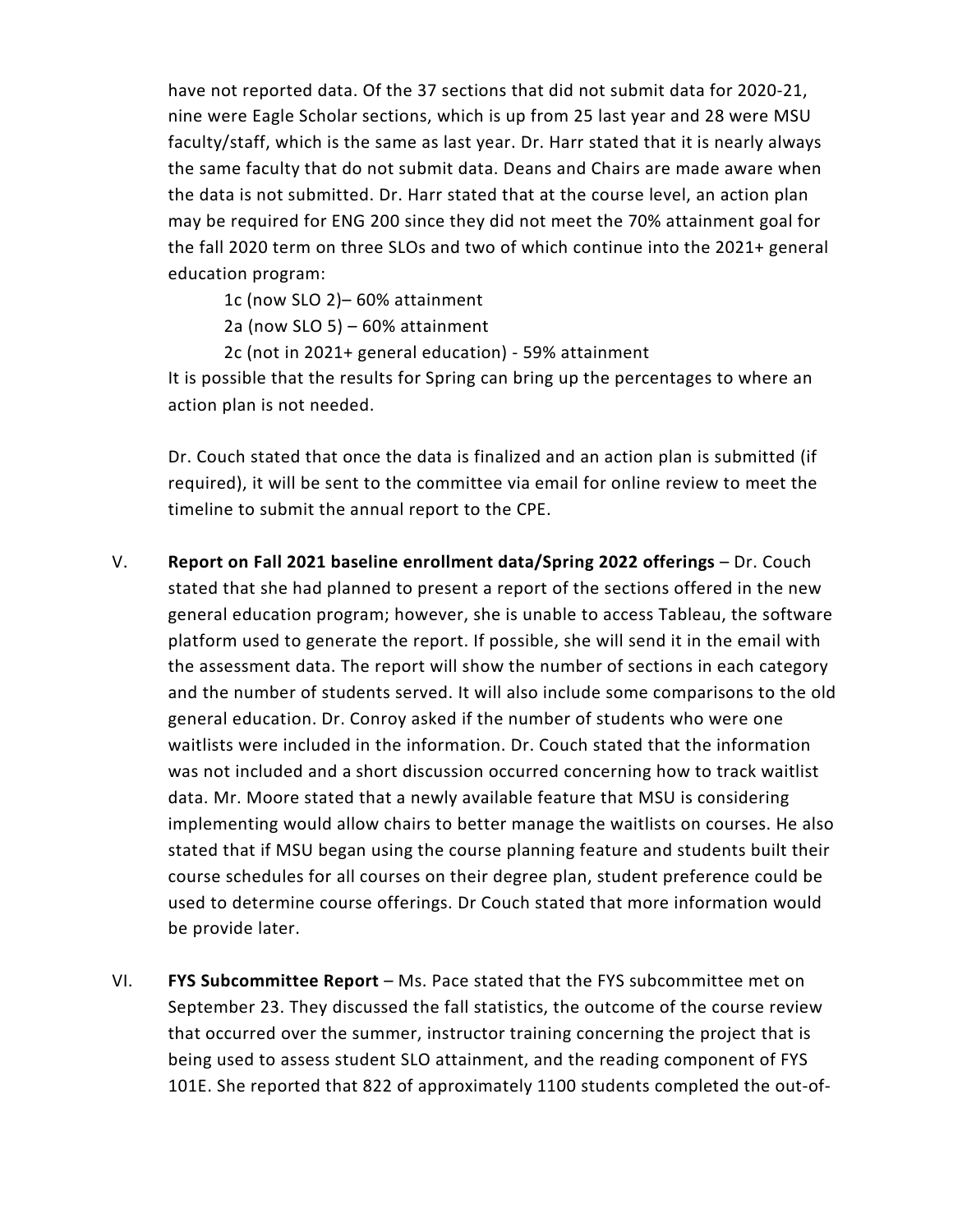class library assignment. At the next meeting, the subcommittee will be discussing lack of inclusive access to textbooks in some courses and how to best support students in these cases. Upon a request to clarify from Dr. Conroy, she stated that some instructor practices penalize some students. For instance, if an instructor does not notify the bookstore that they plan to use a certain book, then a student can not purchase the book using their aid on their student account and therefor incur an out-of-pocket cost. Dr. Couch asked Ms. Pace to report on the results of the student and instructor surveys completed at week four and eight of the semester at the next meeting.

VII. **New Business** – Dr. Couch stated that a faculty member has requested the template to add a course to the general education program. She stated that during planning and implementation of the 2021+ General Education Program there was effort to include the minimum number of courses in each category necessary to meet the overall goals of the program. Since adding courses undermines that notion, she is requesting feedback from the Council concerning adding new courses prior to any assessment of the program being completed. Dr. Schroeder stated that the developing committee's intention was to review existing courses periodically with the possibility of them being replaced by newly approved ones. Dr. Graves stated that the intent at the time was to keep the number small and effective. Through the development process, compromises were made to allow for most departments to have a course included in the new if they had one in the old and wanted one in the new with the understanding that a competitive process would occur after implementation of the new program. At this time, he is not in support of making changes during the first year. He stated that previous Provosts Albert and Russell were not in support of early changes either. Dr. Graves' preference would be no changes until after one round of complete assessment is finalized but notes that four years may be an excessive amount of time. He stated that he certainly would not support changes this soon. Dr. Simpson concurred with Dr. Dr. Graves' position. Dr. Conroy stated that the Council should come to a consensus concerning interpretation of Student Learning Outcomes and the expectations associated with courses included in the program prior to entertaining the idea of changing them. Dr. Jenab suggested a dynamic review system which allows for a review of different courses every year and for changes to become effective every two years. Dr. Gonzalez-Espada stated that courses whose instructors repeatedly do not submit assessment data should be reviewed for removal. Dr. Blankenship stated that she supported the type of general education program she remembers as a student which include only a small number of courses. Dr. Gonzalez-Espada stated that the number should not be too low to allow for student preference but not too high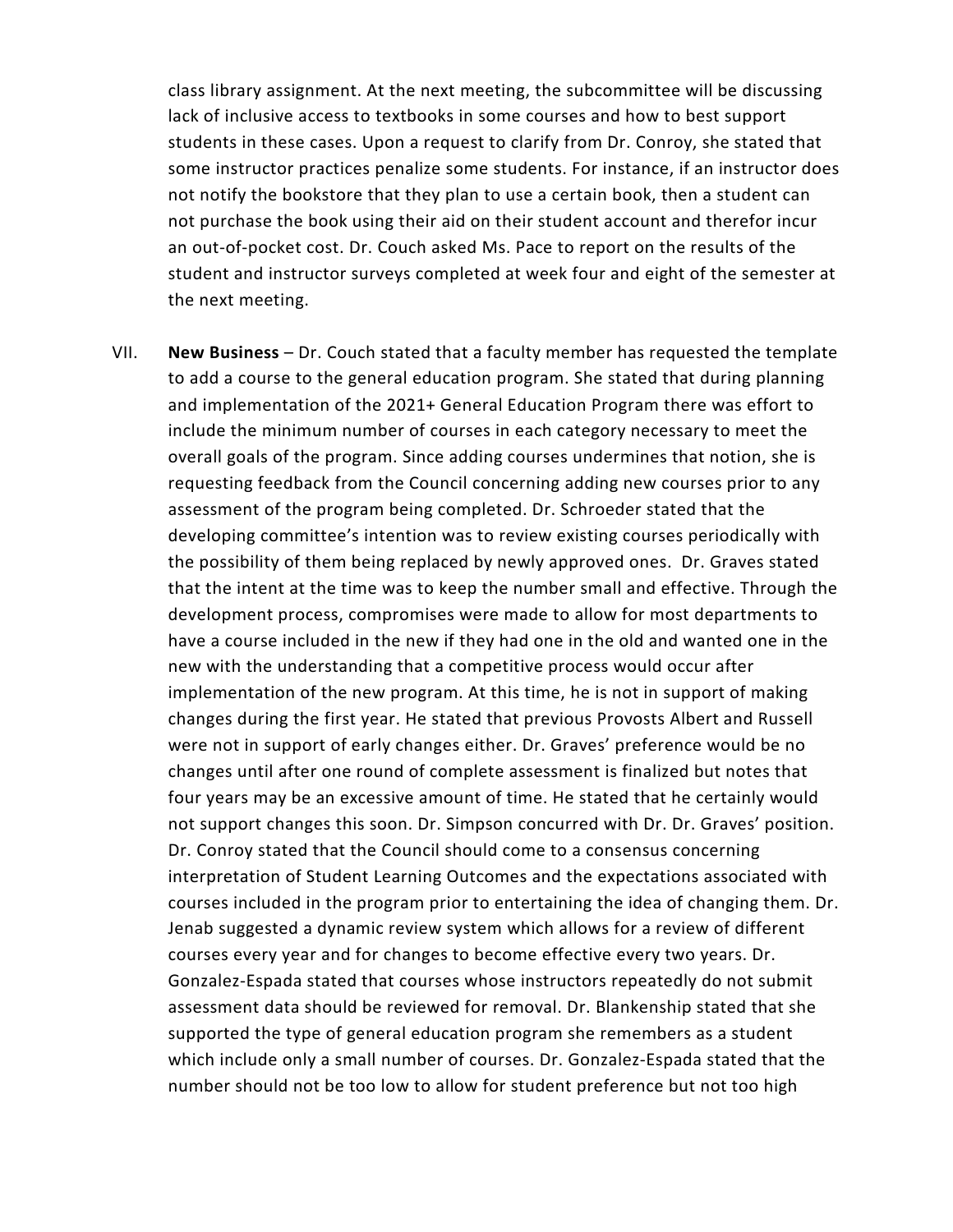either. Dr. Getchell stated that the general education program should be comprised of the courses that best serve the students. When considering new courses, it will be important for proposers to show evidence how their course will better help the students meet the Student Learning Outcome attainment goals. Dr. Couch stated that given the feedback of the Council, no new proposals will be considered at this time. She will relay this information to the person who requested the template.

Dr. Couch stated that the CPE is preparing to unveil the Kentucky Graduate Profile. It is their vision of what skills a graduate of a Kentucky educational program should possess. A retreat was held last month concerning it. MSU was asked to prepare a presentation for state leaders about our QEP since it includes pertinent aspects of the Kentucky Graduate Profile. Dr. Couch stated that between our general education program and our QEP, MSU meets seven to eight of the ten indicators. The others may be met by individual programs but not campus wide. Dr. Couch stated that CPE is discussing possible revisions to the statewide general education policy due to this new initiative. She will report further as more information becomes available through upcoming CPE press releases and through review of the documents provided as part of her inclusion in the Kentucky Profile Academy.

The meeting adjourned.

NEXT SCHEDULED MEETING: November 9 at 3:30 P.M.